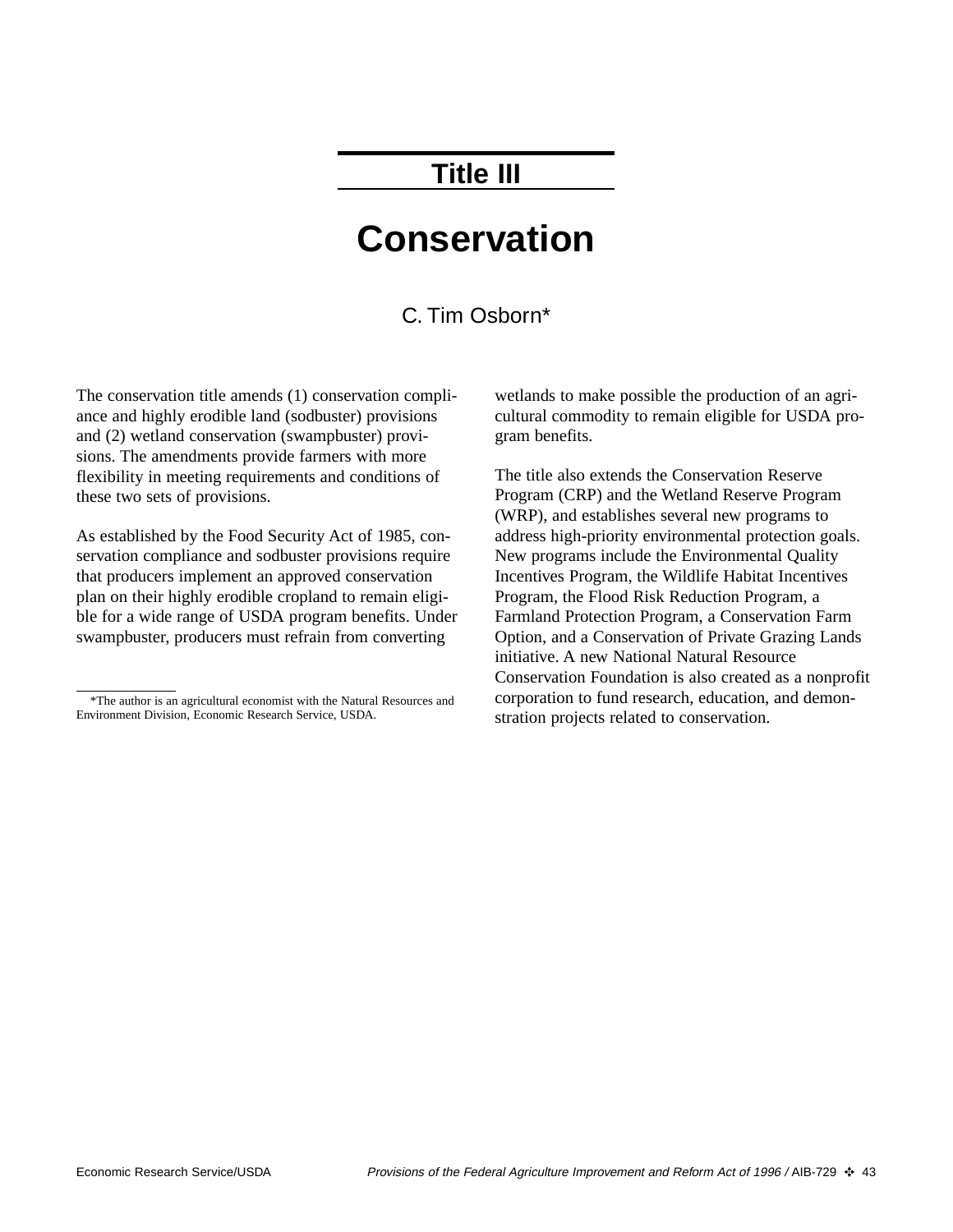# **Subtitle A**

# **Definitions**

This subtitle defines important components applicable to the conservation compliance and sodbuster provisions, including "conservation plan," "conservation system," and "field." A conservation system is defined as conservation measures and practices that are based on local resource conditions, available conservation technology, and the standards and guidelines contained in Natural Resources Conservation Service (NRCS) field office technical guides, and is designed to achieve, in a cost-effective and technically practicable manner, a substantial reduction in erosion or a substan-

tial improvement in soil conditions on highly erodible cropland.

The subtitle also requires that within 60 days the Secretary publish in the Federal Register both the universal soil loss equation and the wind erosion equation used by USDA. Any future changes to these equations must involve public notice and comment. Both of these equations are used to determine if there has been a substantial reduction in soil erosion on fields containing highly erodible cropland.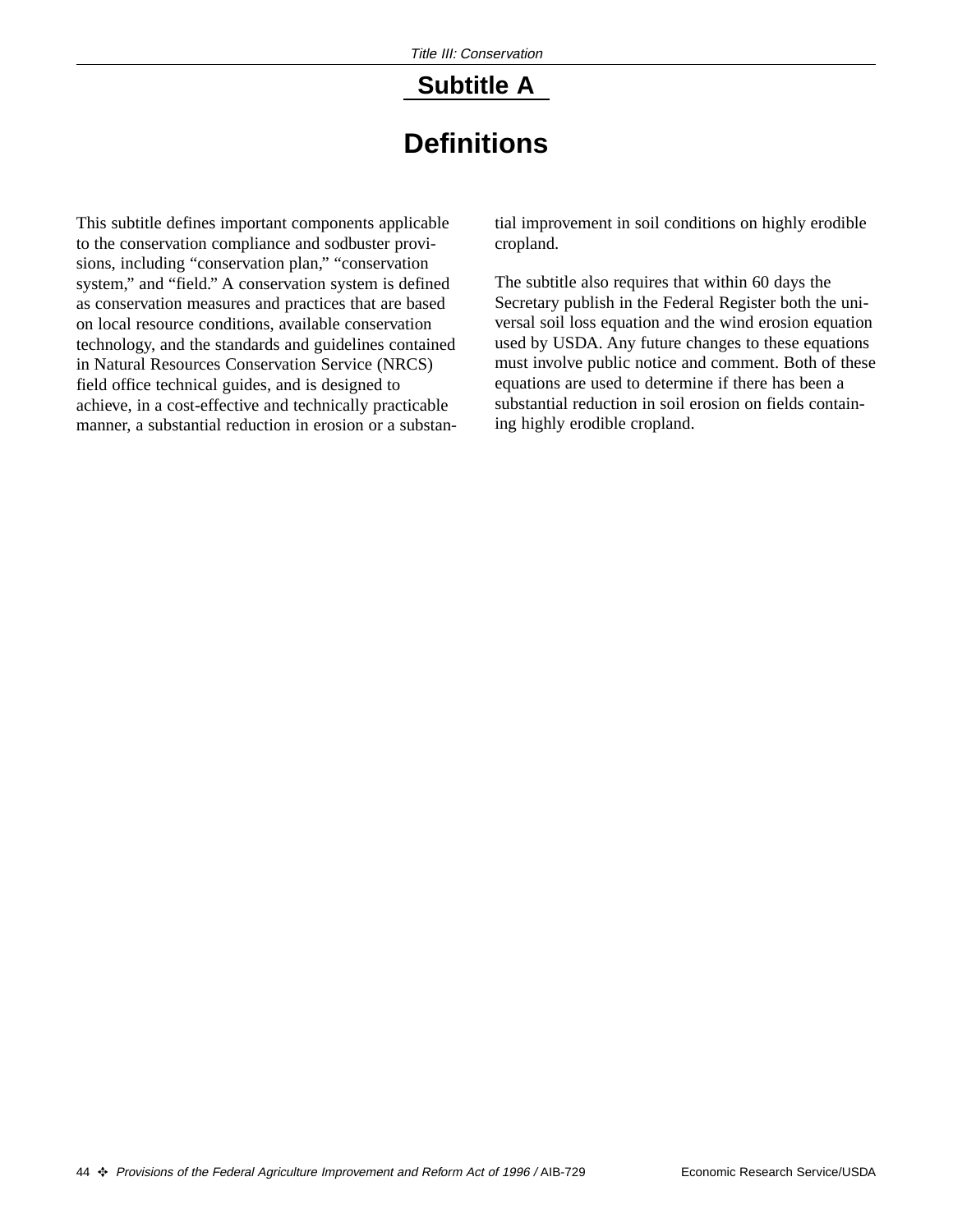## **Subtitle B**

# **Highly Erodible Land Conservation**

The 1996 Act modifies conservation compliance and sodbuster provisions of the Food Security Act of 1985 to provide producers with more flexibility in developing and implementing conservation plans, in self-certifying compliance, in obtaining variances for problems affecting application of conservation plans, and in obtaining good faith exemptions.

Producers who violate conservation plans, or fail to use a conservation system, on highly erodible land risk loss of eligibility for many payments including production flexibility contract payments, Environmental Quality Incentive Program payments, and WRP payments. Crop insurance payments are no longer at risk due to noncompliance. As before, eligibility for farm storage facility loans; disaster payments; loans made, insured, or guaranteed by the Farm Service Agency (formerly FmHA loans); CRP payments; commodity storage payments; payments under sections 401 or 402 of the Agricultural Credit Act of 1978; and payments under sections 3 or 8 of the Watershed Protection and Flood Prevention Act may be denied for failure to comply with an approved conservation plan or to use an approved conservation system.

The subtitle clarifies that conservation requirements for highly erodible CRP lands returned to production must be no more onerous than those required for similar lands in the area under conservation compliance.

The "good faith" provision of the 1985 Act is also revised. Previously, a producer could receive a good faith exemption from a compliance violation if there had been no other violation within the previous 5 years and it was determined that the producer had acted in good faith and without the intent to violate the conservation compliance or sodbuster provisions. The 1996 Act removes the 1-in-5 year rule and allows a grace period not to exceed 1 year to implement measures needed to be in compliance. Further, if a USDA employee observes possible conservation compliance deficiencies while providing on-site technical assistance, the producer is provided 1 year to correct the deficiencies. USDA must notify the producer within 45 days of corrective actions needed. If corrective

actions are not completed within 1 year, the Secretary may then conduct a compliance status review.

The 1996 Act requires the Secretary to establish expedited procedures for granting temporary conservation plan variances for weather, pest, or disease problems. Once a producer requests a variance, the Secretary must make a decision on whether to grant the variance within 30 days. If the Secretary fails to render a decision within this time frame, the temporary variance is automatically granted.

The 1996 Act requires the Secretary to provide technical guidelines and establish a certification system for third parties to perform residue measurement, and accept residue measurement and other data voluntarily supplied by the producer. The Secretary must use residue measurements supplied by the producer or a certified third party if the Secretary determines that the measurements indicate the residue level for the field meets the level required by the conservation plan.

The 1996 Act allows producers to self-certify compliance with their conservation plan when they apply for benefits. The Secretary is not required to conduct a status review for producers who self-certify. These producers are further allowed to revise their conservation plans in any manner if the level of conservation treatment provided by the plan is maintained. To encourage on-farm conservation research, the Secretary may allow a person to include, on a field trial basis, practices that are not currently approved in NRCS Field Office Technical Guides, but that the Secretary considers have a reasonable likelihood of success.

Based on a producer's request, county or area committees are authorized to determine if the producer's conservation system would impose an undue economic hardship, and if so, provide the producer with relief to avoid the hardship.

Finally, the Secretary is also required to establish a wind erosion pilot project that would review and modify as appropriate the use of wind erosion factors in carrying out the conservation compliance and sodbuster provisions of the legislation.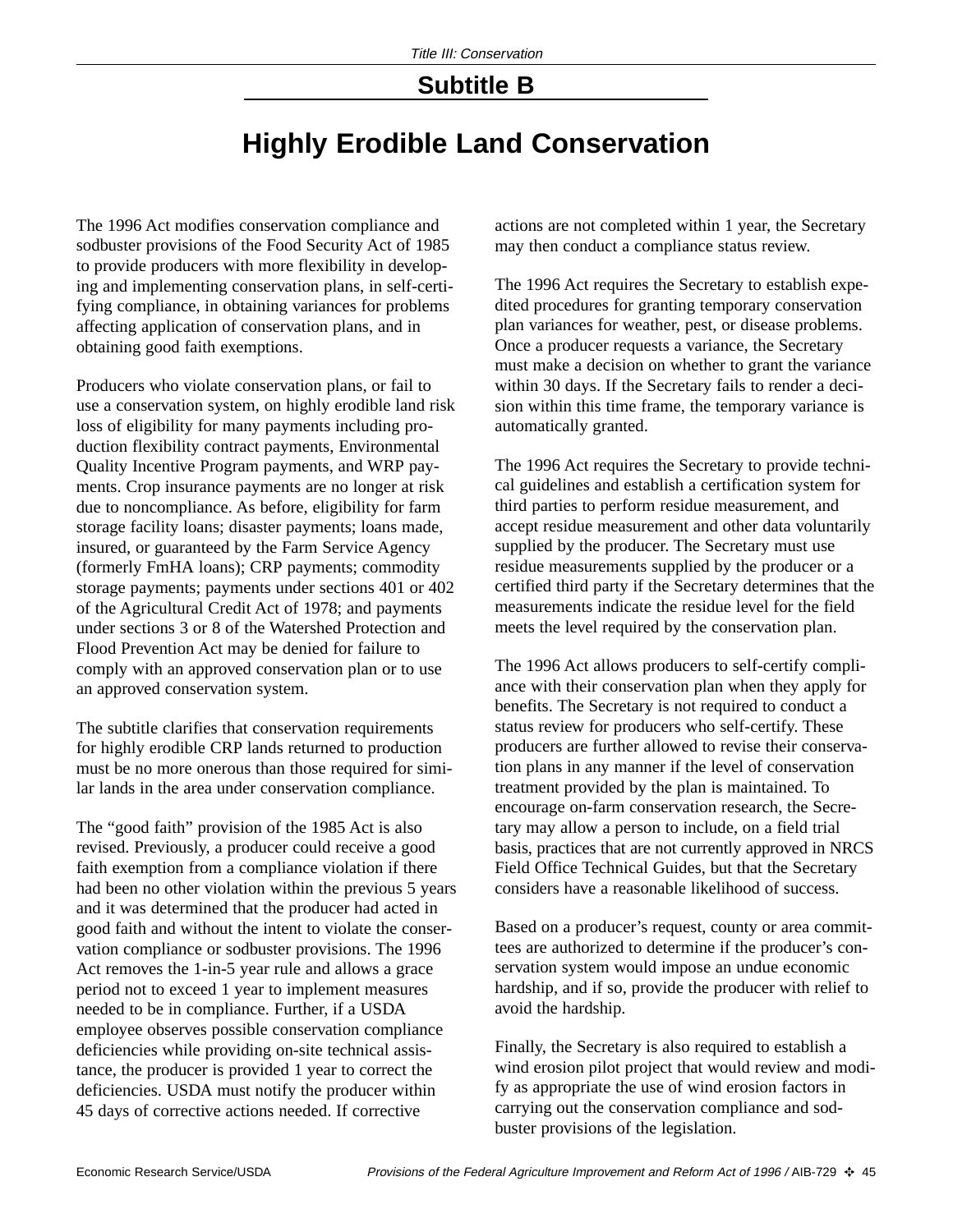# **Subtitle C**

# **Wetland Conservation**

The swampbuster provision of the 1985 Act was amended to provide producers with increased flexibility to address wetland issues while stressing the protection of overall wetland functions and values. Producers who violate the swampbuster provision risk loss of eligibility for production flexibility contract payments, Environmental Quality Incentive Program payments, and WRP payments. Crop insurance payments are no longer at risk due to swampbuster violations. As before, eligibility for farm storage facility loans, disaster payments, loans made, insured, or guaranteed by the Farm Service Agency (formerly FmHA loans), CRP payments, commodity storage payments, payments under sections 401 or 402 of the Agricultural Credit Act of 1978, and payments under sections 3 or 8 of the Watershed Protection and Flood Prevention Act may be denied for a swampbuster violation. The Secretary shall determine which of, and the amount of, these loans and payments the person shall be ineligible for in proportion to the severity of the violation.

The 1996 Act requires the Secretary to certify wetland determinations as accurate. Once certified, all wetland determinations remain in effect as long as the land is used for agricultural purposes or until the owner or operator requests a review from the Secretary. Wetlands converted to agricultural use prior to December 23, 1985, are not subject to wetland compliance provisions even if wetland conditions return as a result of lack of maintenance, lack of management, or circumstances beyond the control of the person. A converted wetland that was determined by the NRCS to have been manipulated for the production of an agricultural commodity or forage prior to December 23, 1985, and was returned to wetland conditions through a voluntary restoration, enhancement, or creation action, may later be converted and/or used for the production of an agricultural commodity if certain conditions are met. These conditions are: (1) NRCS has documented site conditions before and after the restoration, enhancement, or creation action, (2) the proposed conversion action was approved by NRCS prior to implementation, and (3) the proposed conversion results in wetland functions and values at least equivalent to those that existed before the restoration, enhancement, or creation action.

The Secretary is required to identify, through regulation, categories of actions that constitute minimal effects on wetlands. Wetland mitigation can now be achieved through the enhancement of an existing wetland or through the creation of a new wetland, in addition to restoration of a converted wetland as permitted by previous law, as long as the wetland functions and values are maintained. Wetland conversion activities authorized by a permit issued under Section 404 of the Clean Water Act will not trigger a swampbuster violation if NRCS determines that they were adequately mitigated.

The 1996 Act gives the Secretary broader authority than before to grant complete exemptions for swampbuster violations if the person acted in good faith and without the intent to violate and if the person undertakes active restoration of the wetland within 1 year of the violation. To receive a good faith exemption, previously, a producer had to be actively restoring the wetland and demonstrate that he or she had not otherwise violated swampbuster provisions within the past 10 years. Even so, the producer was still subject to graduated penalties ranging from \$750 to \$10,000.

The legislative requirement for agreement with the U.S. Fish and Wildlife Service and for consultation with the Secretary of the Interior regarding wetland determinations, restoration, mitigation, and monitoring are repealed by the 1996 Act. NRCS is granted sole responsibility for such activities. Finally, the Secretary is authorized to establish and operate a pilot program for mitigation banking of wetlands. Mitigation banking entails the creation of a "bank" of new or restored wetlands. When producers diminish or destroy their own wetlands, they can mitigate their actions by purchasing equivalent wetlands from the "bank."

The 1996 Act expands the definition of agricultural land contained in the interagency (USDA, Environmental Protection Agency, Department of the Interior, Department of the Army) memorandum of agreement to include not only cropland and pasture, but also tree farms, rangeland, native pasture, and other land used for livestock production. NRCS will begin immediately to provide wetland determinations on these lands at the request of the owner or operator.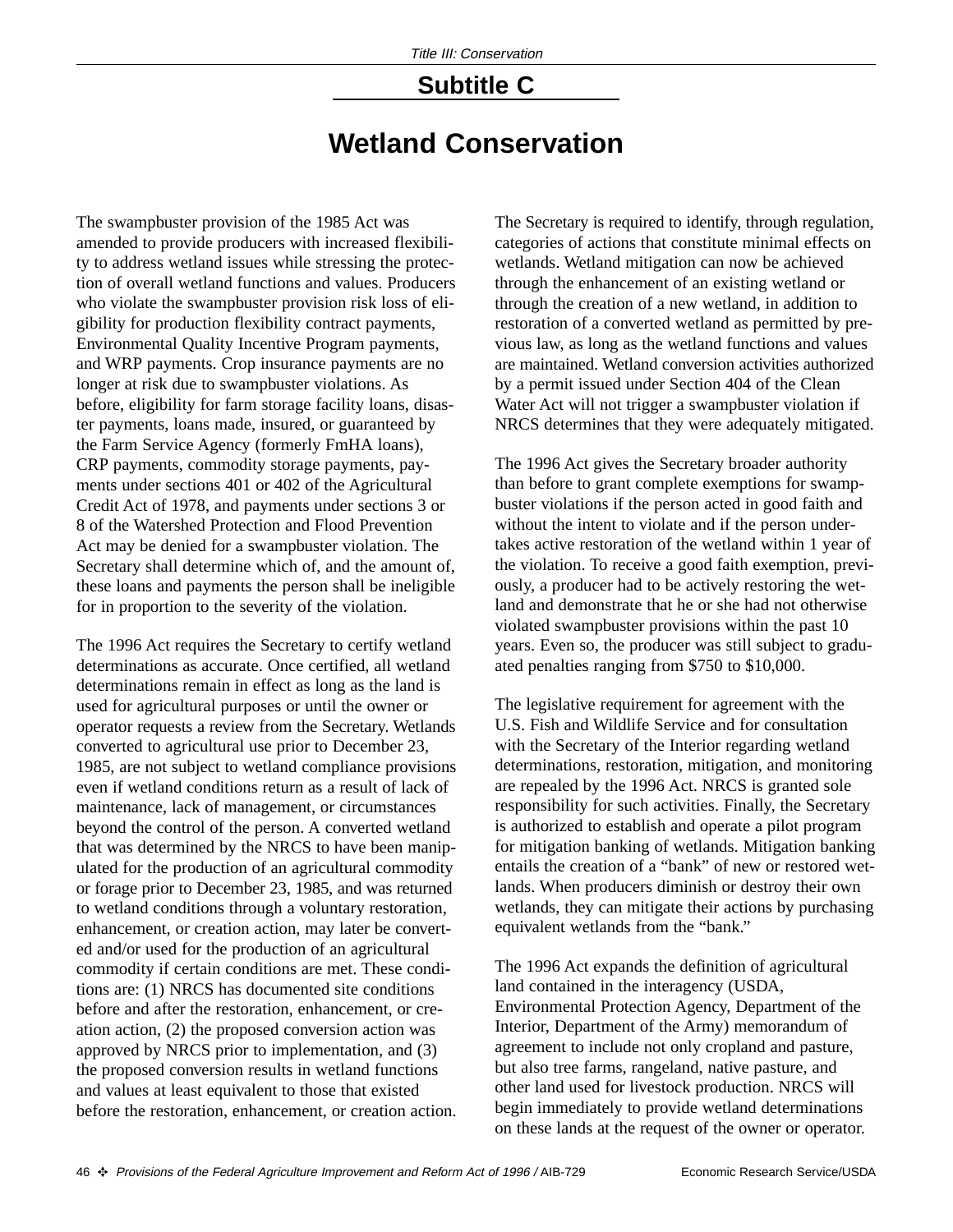## **Subtitle D**

# **Environmental Conservation Acreage Reserve Program (ECARP)**

ECARP was previously composed of the Conservation Reserve Program and the Wetland Reserve Program. The 1996 Act retains ECARP as an umbrella program and adds the new Environmental Quality Incentives Program. The Secretary is authorized to designate watersheds, multistate areas, or regions of special environmental sensitivity as conservation priority areas that are eligible for enhanced assistance under ECARP programs. In the 1990 Act, conservation priority areas, including the Chesapeake Bay region, Long Island Sound region, and Great Lakes region, were established only for the Conservation Reserve Program. ECARP programs are to be funded with Commodity Credit Corporation (CCC) funds. The purposes of the CCC are expanded, effective January 1, 1997, to include conservation and environmental programs authorized by law (see subtitle E).

## **Conservation Reserve Program (CRP)**

The 1996 Act reauthorizes the CRP at a maximum of 36.4 million acres at any one time through the year 2002. The Secretary is authorized to enroll new acres in addition to renewing existing CRP acres.

The Secretary shall allow a participant who entered into a contract before January 1, 1995, to terminate the contract at any time if the contract has been in effect for at least 5 years. This termination is subject to a 60 day notice to USDA. However, CRP acres with filterstrips, grass waterways, riparian areas, windbreaks, shelterbelts, acres having an erodibility index greater than 15, and other lands with high environmental benefits as determined by the Secretary (including wetlands) are ineligible for early withdrawal. Producers will receive prorated rental payments for contracts that are withdrawn before the end of a fiscal year. The 1996 Act further stipulates that early withdrawal of a CRP contract shall not affect the ability of the owner or operator to submit a bid to reenroll the land in the CRP at a future date.

## **Wetland Reserve Program (WRP)**

The WRP is reauthorized through the year 2002 with up to 975,000 acres enrolled at any one time. Beginning October 1, 1996, to the extent practicable, one-third of the newly enrolled land shall be in permanent easements, one-third in 30-year easements, and one-third under wetland restoration agreements with cost sharing. At least 75,000 acres of land in temporary easements must be enrolled in the program before any additional permanent easements are accepted. In addition to eligibility criteria from previous legislation, land eligible for the WRP must now maximize wildlife benefits and wetland values and functions.

Restoration plan development under the WRP is now the responsibility of NRCS, in consultation with the State technical committee, and no longer requires the agreement of the U.S. Fish and Wildlife Service. Compensation for WRP easements can now be made in 5 to 30 annual payments rather than 5 to 20 annual payments under previous law. In addition to cost-sharing levels for permanent and 30-year easements under prior law, the 1996 Act stipulates that the Secretary shall cost-share 50 percent to 75 percent of eligible costs for wetland restoration agreements.

## **Environmental Quality Incentives Program (EQIP)**

The 1996 Act requires the Secretary to establish a new program, EQIP, and to combine in it the functions of the Agricultural Conservation Program, the Great Plains Conservation Program, the Water Quality Incentives Program, and the Colorado River Basin Salinity Control Program. The objective of the program is to encourage farmers and ranchers to adopt practices that reduce environmental and resource problems. Half of the available funds for EQIP are to be targeted at practices relating to livestock production (see subtitle E).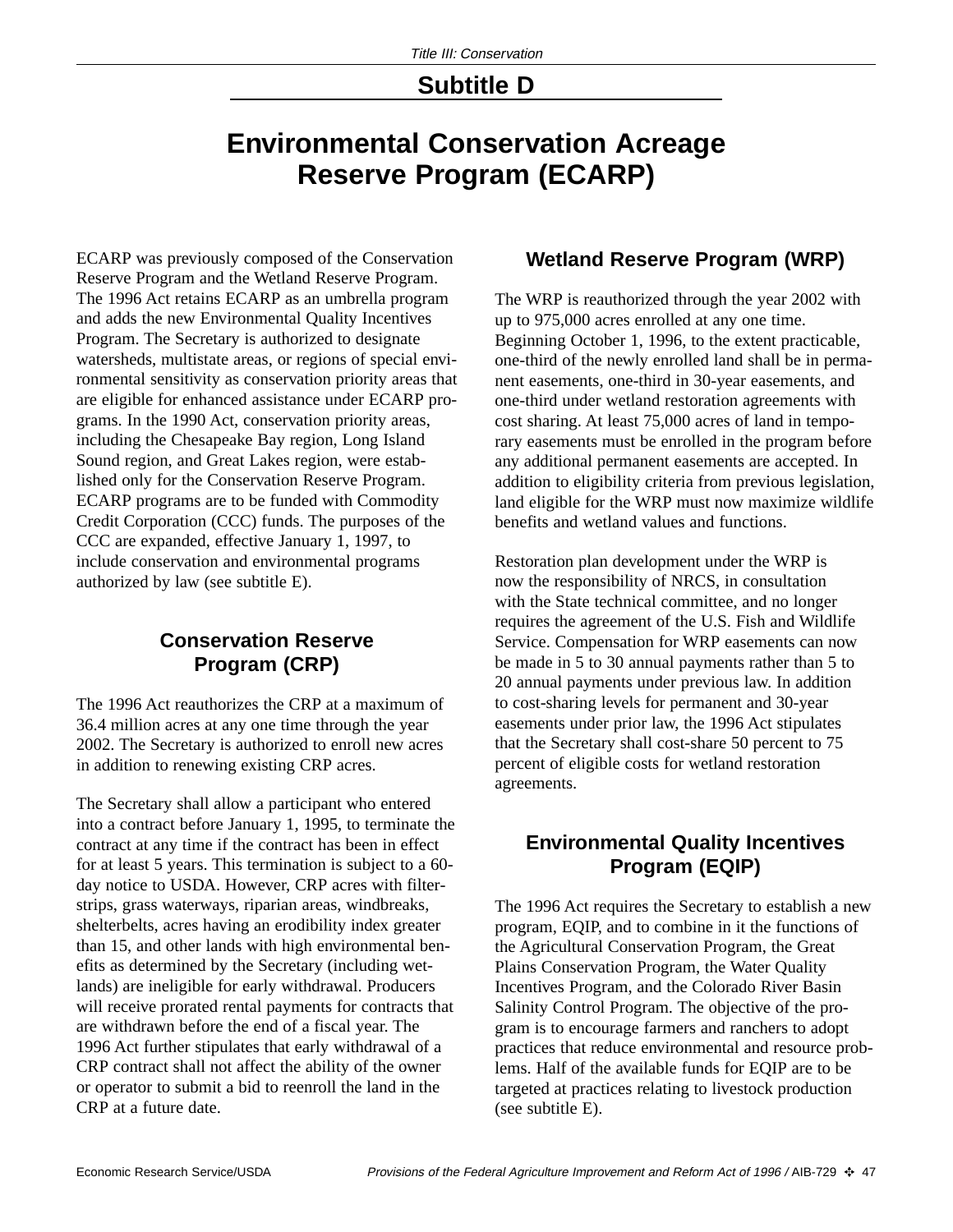EQIP must be carried out to maximize environmental benefits provided by the program per dollar expended. During 1996-2002, the Secretary shall provide technical assistance, education, cost-sharing, and incentive payments to producers who enter into 5- to 10-year contracts specifying EQIP conservation plans. The program is available to farmers and ranchers who own or operate land on which crops or livestock are produced including cropland, pasture, rangeland, and other lands identified by the Secretary.

EQIP conservation plans will indicate changes to cropping systems, grazing management, manure, nutrient, pest, or irrigation management, and/or land use changes to be implemented by the producer. The plans will be intended to improve soil, water, and related natural resources including grazing lands, wetlands, and wildlife habitat. Producers who implement land management practices (for example, nutrient management, tillage management, grazing management) can receive technical assistance, education, and incentive payment amounts to be determined by the Secretary. Producers who implement structural practices (for example, animal waste management facilities, terraces, filterstrips) can receive technical assistance, education, and cost-sharing of up to 75 percent of the projected cost of the practice(s). However, large confined livestock operations, subject to definition by the Secretary, will be ineligible for cost sharing to construct animal waste management facilities. An evaluation and selection process for offers will be used to maximize environmental benefits per dollar expended under the EQIP program.

Program funding will be \$200 million annually through 2002 except for fiscal year 1996 in which case funding will be \$130 million (see subtitle E). In general, the total amount of cost-share and incentive payments paid to a producer under EQIP may not exceed \$10,000 for any fiscal year or \$50,000 for any multiyear contract. However, the Secretary is given authority to pay a producer more in a fiscal year if the Secretary determines it to be essential to accomplish the purposes of the program.

EQIP is to be phased-in over a 180-day period through an interim program. At the end of this time, the authority to use the terms and conditions of the Agricultural Conservation Program, the Great Plains Conservation Program, the Water Quality Incentives Program, and the Colorado River Basin Salinity Control Program shall be terminated.

## **Conservation Farm Option (CFO)**

The Secretary must establish conservation farm option pilot programs for producers of wheat, feed grains, cotton, and rice. Only owners or operators with contract acreage enrolled in the agricultural market transition program are eligible for participation. Under the pilot programs, producers shall have the opportunity to receive one consolidated USDA program payment in lieu of separate payments from CRP, WRP, and EQIP. The producer must implement a conservation farm plan that addresses soil, water, and related resources; water quality; wetlands; or wildlife habitat. Participation is voluntary and based upon a 10-year contract between the Secretary and the producer, with the potential for a 5-year extension. An owner or operator may not terminate a CRP contract and enter into a CFO contract if the Secretary determines that this would reduce net environmental benefits. Initially, funding for fiscal 1997 is \$7.5 million, increasing to \$62.5 million in 2002. A total of \$197.5 million of CCC funds is dedicated to this option for FY 1997-2002.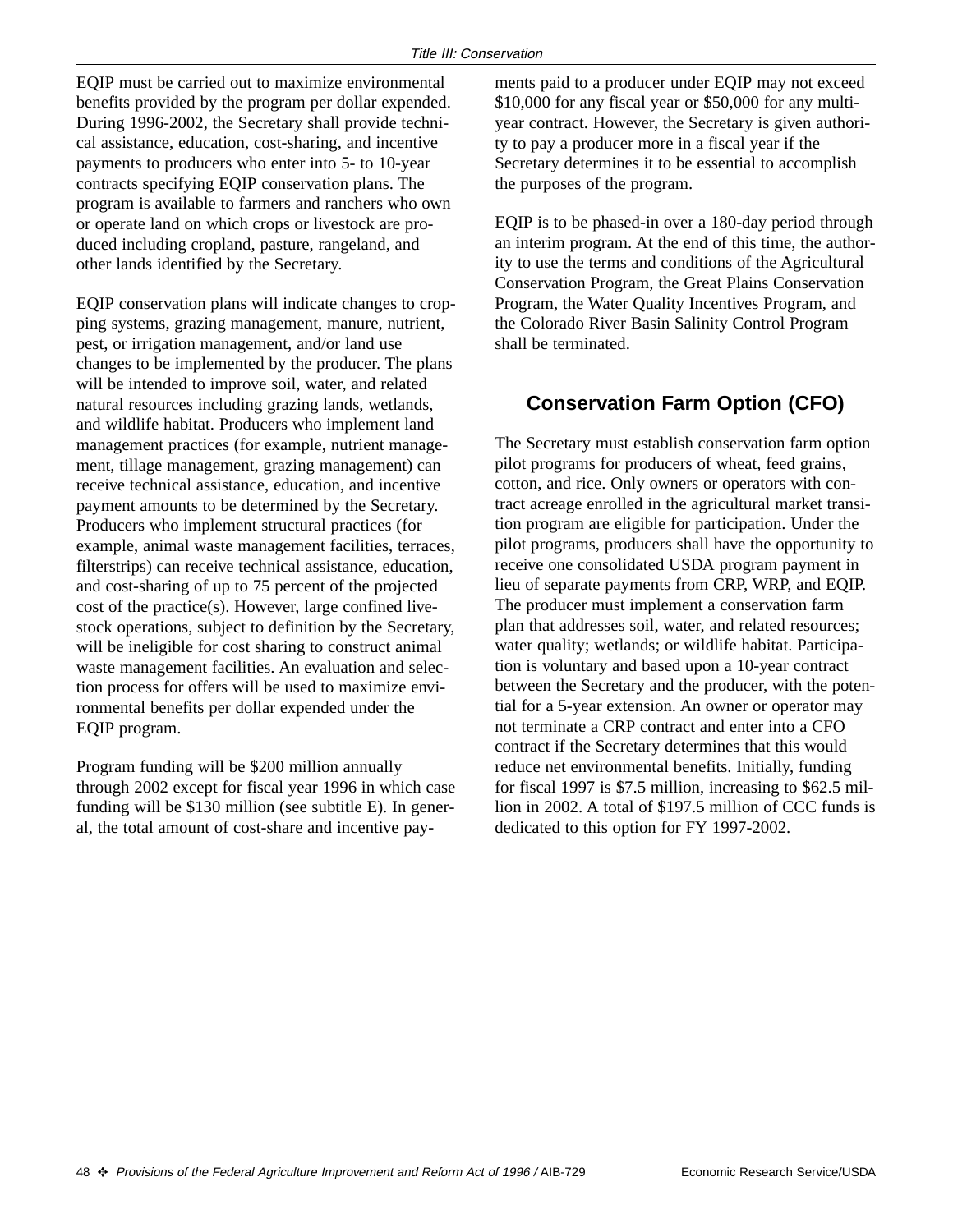## **Subtitle E**

# **Conservation Funding and Administration**

This subtitle specifies that the Secretary shall use the funds of the CCC to carry out various conservation programs discussed elsewhere in title III. In carrying out conservation compliance, sodbuster, swampbuster, CRP, WRP, and EQIP, the services of local, county, and State committees shall be used. In carrying out CRP, WRP, and EQIP the Secretary shall consult with, to the extent practicable, the U.S. Fish and Wildlife Service, State forestry agencies, State fish and game agencies, land-grant colleges, soil conservation districts, and other appropriate agencies. For swampbuster, CRP, WRP, and EQIP the Secretary is permitted to utilize the services of NRCS, Forest Service, the Fish and Wildlife Service, State forestry agencies, State fish and game agencies, land-grant colleges, local, county, and State committees, soil conservation districts, and other appropriate agencies.

The Secretary shall not enroll more than 25 percent of the cropland in any county in the CRP and WRP combined, and not more than 10 percent of the cropland in a county may be subject to a CRP or WRP easement, excluding shelterbelt and windbreak easements. The

Secretary may exceed these limitations if doing so would not adversely affect the local economy of a county and operators in the county are having difficulty complying with conservation compliance plans.

With the exception of tenants on land subject to extended CRP contracts, the Secretary must provide adequate safeguards for tenants sharing in payments under conservation compliance, sodbuster, swampbuster, CRP, WRP, and EQIP. In addition, the Secretary must permit farmers to secure technical assistance for conservation compliance plans from approved sources other than NRCS.

Membership of State Technical Committees will be expanded to include agricultural producers, nonprofit groups, agribusiness, and other persons with demonstrable expertise in conservation. State Technical Committees will provide public notice of, and allow public attendance at meetings considering conservation title issues. State Technical Committees will take on a larger role in recommending priorities and other policies for management of USDA conservation programs.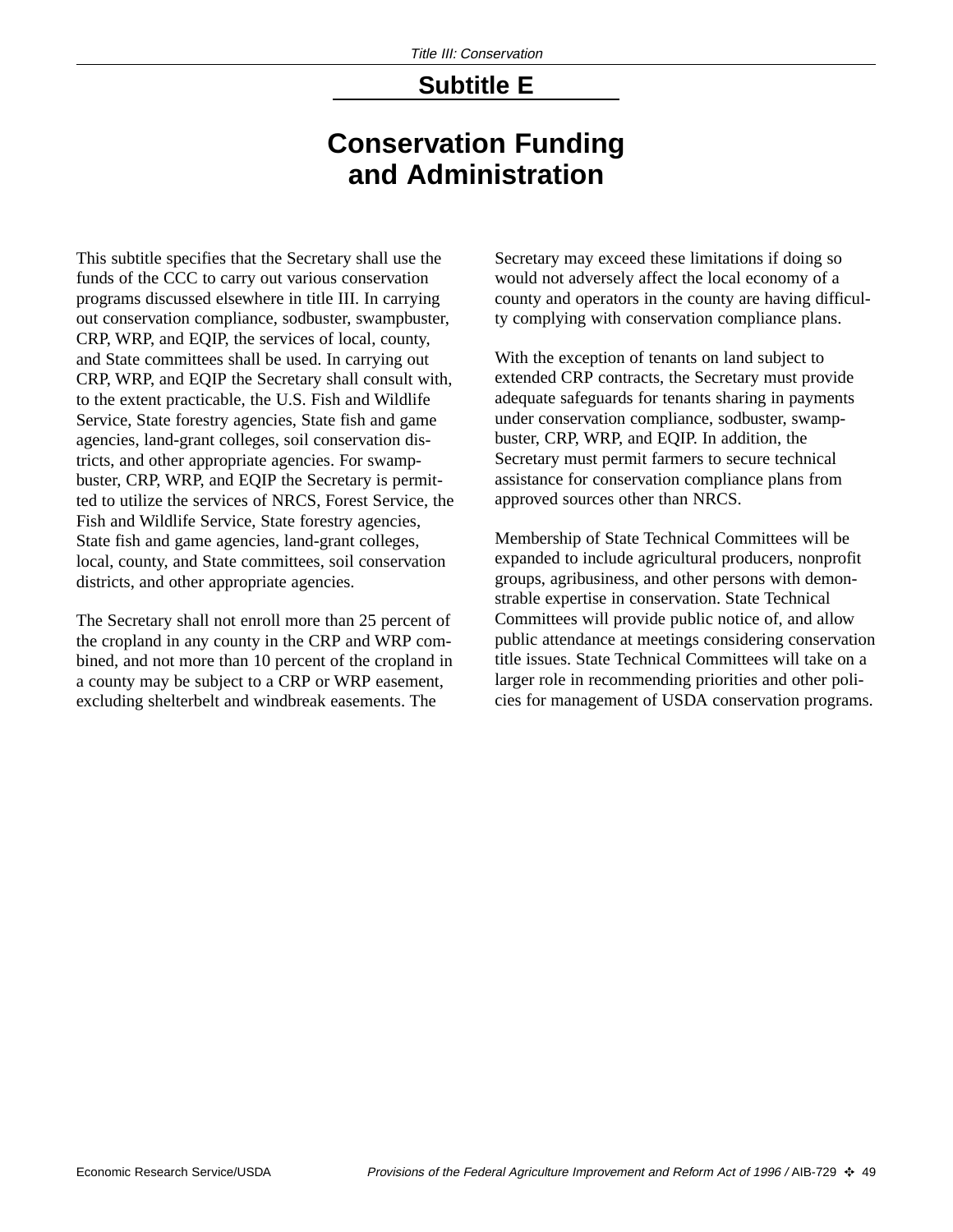## **Subtitle F**

# **National Natural Resources Conservation Foundation**

A National Natural Resources Conservation Foundation is established as a private charitable nonprofit corporation to promote and fund innovative solutions to conservation problems through partnerships between government and private interests. It can also conduct research, education, demonstration projects, technical assistance, raise and accept private donations, and make grants to State and local agencies and nonprofit organizations for conservation purposes. The foundation is not an agency or instrument of the U.S. Government, and is not permitted to participate in political campaigns or conduct government lobbying. Initial funding of \$1 million per year is authorized to be appropriated for the work of the foundation for fiscal years 1997-99.

A nine-person board of trustees shall administer the foundation. The initial members of the board are to be appointed by the Secretary and will serve a combination of 1, 2, and 3-year terms. Subsequent members of the board are to be nominated and selected by the board. The board is to be composed of individuals with expertise in agricultural conservation policy matters including a farmer or rancher and a representative each from a statewide conservation organization, a private sector organization, an organization outside the Federal Government dedicated to conservation education, and soil and water conservation districts. One member of the board shall be appointed by the Secretary to act as chairperson for a 2-year term. Members of the board receive no compensation for their service. An Executive Director, also initially appointed by the Secretary and subsequently selected by the board, will serve as the chief operating officer of the foundation. Subsequent directors will be appointed by the Board.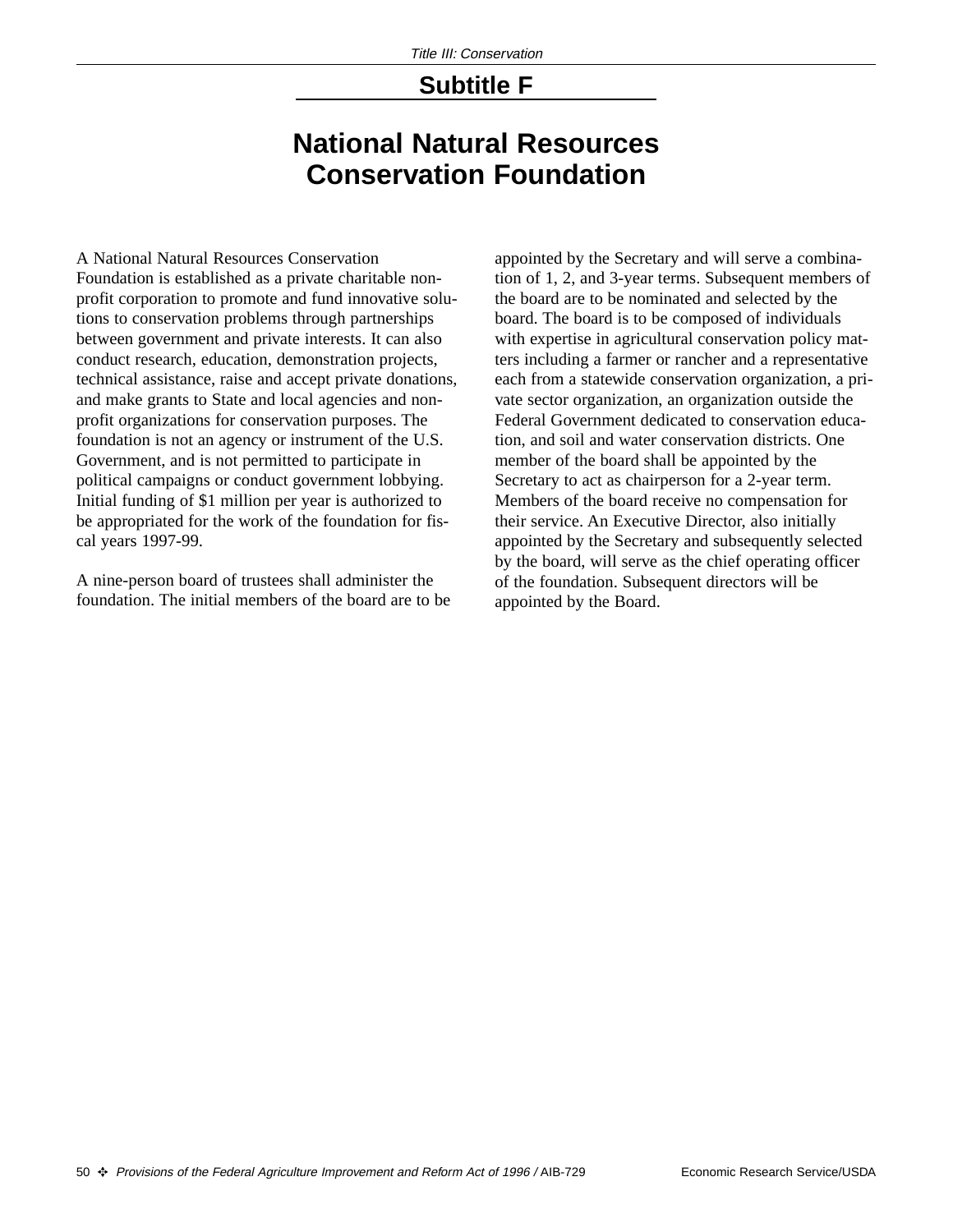## **Subtitles G and H**

# **Forestry and Miscellaneous Conservation Provisions**

## **Forestry and Forest Incentives Program**

The Forestry Incentives Program (FIP) is reauthorized through 2002. In addition, appropriations are authorized, as necessary, for the Office of International Forestry for this same period and the Secretary is given authority to make grants to States under the Forest Legacy Program.

## **Floodplain Easements**

Authority is provided to obtain floodplain easements under the Emergency Watershed Protection Program.

## **Resource Conservation and Development Program**

The Resource Conservation and Development Program is reauthorized through 2002. The purpose of this program is to assist multicounty areas in enhancing conservation, water quality, wildlife habitat, recreation, and rural development.

## **Flood Risk Reduction Contracts**

The 1996 Act authorizes the Secretary to offer flood risk reduction contracts to producers on farms that have contract acreage under the Agricultural Market Transition Act that is frequently flooded. Individuals can receive up to 95 percent of projected contract payments under the Agricultural Market Transition Act, that the Secretary estimates the producer would otherwise have received, from the time of the contract though September 30, 2002. In return, producers must terminate their production flexibility contract, comply with swampbuster and conservation compliance provisions, and forego future disaster payments, crop insurance payments, conservation program payments, and

loans for contract commodities, oilseeds, and extra long staple cotton. Flood Risk Reduction contract funding is to be provided through the Commodity Credit Corporation.

## **Grazing Lands Conservation Initiative**

The 1996 Act requires the Secretary to conduct, subject to the availability of appropriated funds, a coordinated technical, educational, and related assistance program for owners and managers of non-Federal grazing lands including rangeland, pastureland, grazed forest land, and hay land. Working through local conservation districts, the purpose of the program is to conserve water quality, wildlife and fish habitat, help with weed and brush problems, enhance recreational opportunities, and maintain and improve the aesthetic character of non-Federal grazing lands. Funding is authorized to be appropriated at \$20 million in FY 1996, \$40 million in FY 1997, and \$60 million in FY 1998 and each subsequent year. In addition, the Secretary is authorized to establish two grazing management demonstration districts at the recommendation of the grazing lands conservation initiative steering committee. The purpose of these districts is to promote technical assistance self-help among farmers and ranchers who graze livestock.

## **Wildlife Habitat Incentives Program**

The Secretary is required to establish a Wildlife Habitat Incentive Program to be operated by NRCS. The program provides cost-sharing assistance to landowners to develop habitat for upland wildlife, wetland wildlife, threatened and endangered species, fish, and other types of wildlife. A total of \$50 million is to be made available from CRP funds to conduct the program for fiscal years 1996 through 2002.